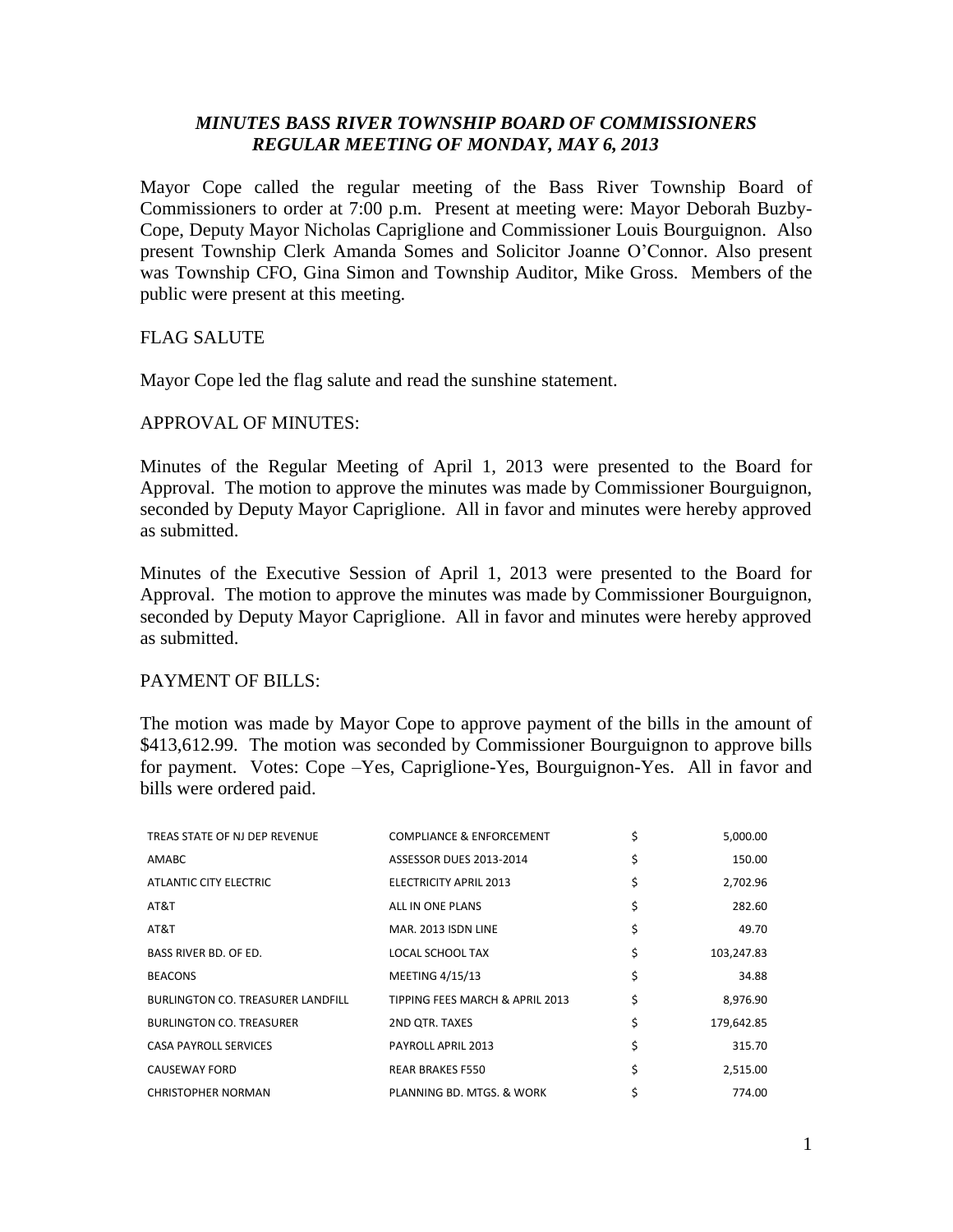| <b>COMCAST</b>                    | SERVICE 4/49/13 - 5/18/13           | \$<br>102.00    |
|-----------------------------------|-------------------------------------|-----------------|
| CONWAY AUTOMOTIVE                 | <b>PARTS</b>                        | \$<br>159.13    |
| DASTI, MURPHY, CHERKOS            | PROSECUTION SERVICES                | \$<br>1,500.00  |
| <b>DEER PARK DIRECT</b>           | SERVICE 3/15/13 - 4/14/13           | \$<br>28.06     |
| <b>GANN LAW BOOKS</b>             | NJ STATUTES 40-40A                  | \$<br>153.00    |
| HOME DEPOT                        | SUPPLIES SEWER SYSTEM               | \$<br>49.07     |
| IPM INTEGRATED PEST MANAGEMENT    | <b>QUARTERLY SERVICE</b>            | \$<br>85.00     |
| JEREMY S. PRICE                   | PUBLIC DEFENDER 4/22/13             | \$<br>500.00    |
| JERRY'S DIESEL & TRUCK REPAIR     | <b>BACK HOE AND TRACTOR REPAIRS</b> | \$<br>3,452.76  |
| LANGUAGE SERVICES ASSOCIATES      | TELEPHONIC CHARGES MARCH 2013       | \$<br>10.50     |
| <b>MGS PROPANE</b>                | PROPANE DELIVERY 4/29/13            | \$<br>175.29    |
| NEW GRETNA POST MASTER            | PO BOX 214 YEARLY RENTAL            | \$<br>44.00     |
| NEW JERSEY PLANNING OFFICIALS     | CLASS - R. STEELE                   | \$<br>98.00     |
| OCCUPATIONAL TRAINING CENTER      | RECYCLING CARTS                     | \$<br>550.00    |
| OFFICE BASICS                     | OFFICE SUPPLIES                     | \$<br>762.49    |
| <b>PEGGY BECK</b>                 | <b>MILEAGE BANK TRIPS</b>           | \$<br>54.45     |
| PETER C. LANGE                    | FEB., MARCH & APRIL LEGAL SEVICES   | \$<br>11,706.46 |
| <b>RICHARD IRETON</b>             | IST QTR. MILEAGE                    | \$<br>127.60    |
| BRIAN E. RUMPF, P.C.              | PROSECUTION SERVICES                | \$<br>1,400.00  |
| SOUTH JERSEY WATER TEST           | <b>WATER TESTS</b>                  | \$<br>1,265.00  |
| STAPLES INC.                      | LAPTOP FOR COURT                    | \$<br>517.96    |
| THE PRESS OF ATLANTIC CITY        | PUBLIC NOTICE                       | \$<br>13.11     |
| TRANSFORMATION ENTERPRISES        | MARCH 2013 ROLL-OFF SERVICE         | \$<br>4,763.00  |
| UNIVERSAL COMPUTING SERVICES      | <b>MESSAGE / MAILERS</b>            | \$<br>257.20    |
| US BANK CUST FOR CCTS CAPITAL     | TAX LIEN REDEMPTION                 | \$<br>35,455.41 |
| <b>VERIZON</b>                    | PHONES APRIL 2013                   | \$<br>965.23    |
| <b>VERIZON WIRELESS</b>           | <b>WIRELESS PHONES</b>              | \$<br>135.73    |
| W.B. MASON                        | <b>COPY PAPER</b>                   | \$<br>123.96    |
| <b>WEX BANK</b>                   | <b>FUEL CHARGES MARCH 2013</b>      | \$<br>1,388.93  |
| <b>ALENCO FENCE</b>               | ADDITIONAL NMA PARK FENCING         | \$<br>620.00    |
| <b>HOME DEPOT</b>                 | SUPPLIES OAK LANE PARK              | \$<br>308.18    |
| <b>MARK FORD</b>                  | OAK LANE PARK LABOR                 | \$<br>250.00    |
| <b>BASS RIVER PAYROLL ACCOUNT</b> | PAYROLL 4/4/13                      | \$<br>14,143.63 |
| <b>BASS RIVER PAYROLL ACCOUNT</b> | PAYROLL 4/18/13                     | \$<br>13,877.38 |
| HASLER, INC.                      | POSTAGE USED MARCH 2013             | \$<br>510.25    |
| HASLER, INC.                      | POSTAGE USED APRIL 2013             | \$<br>782.71    |
| BASS RIVER PAYROLL ACCOUNT        | PAYROLL 5/2/13                      | \$<br>13,585.08 |

# CORRESPONDENCE:

a. Letter from Burlington County Tax Administrator RE: Order of Reassessment to be completed by September of 2013 for 2014 tax year.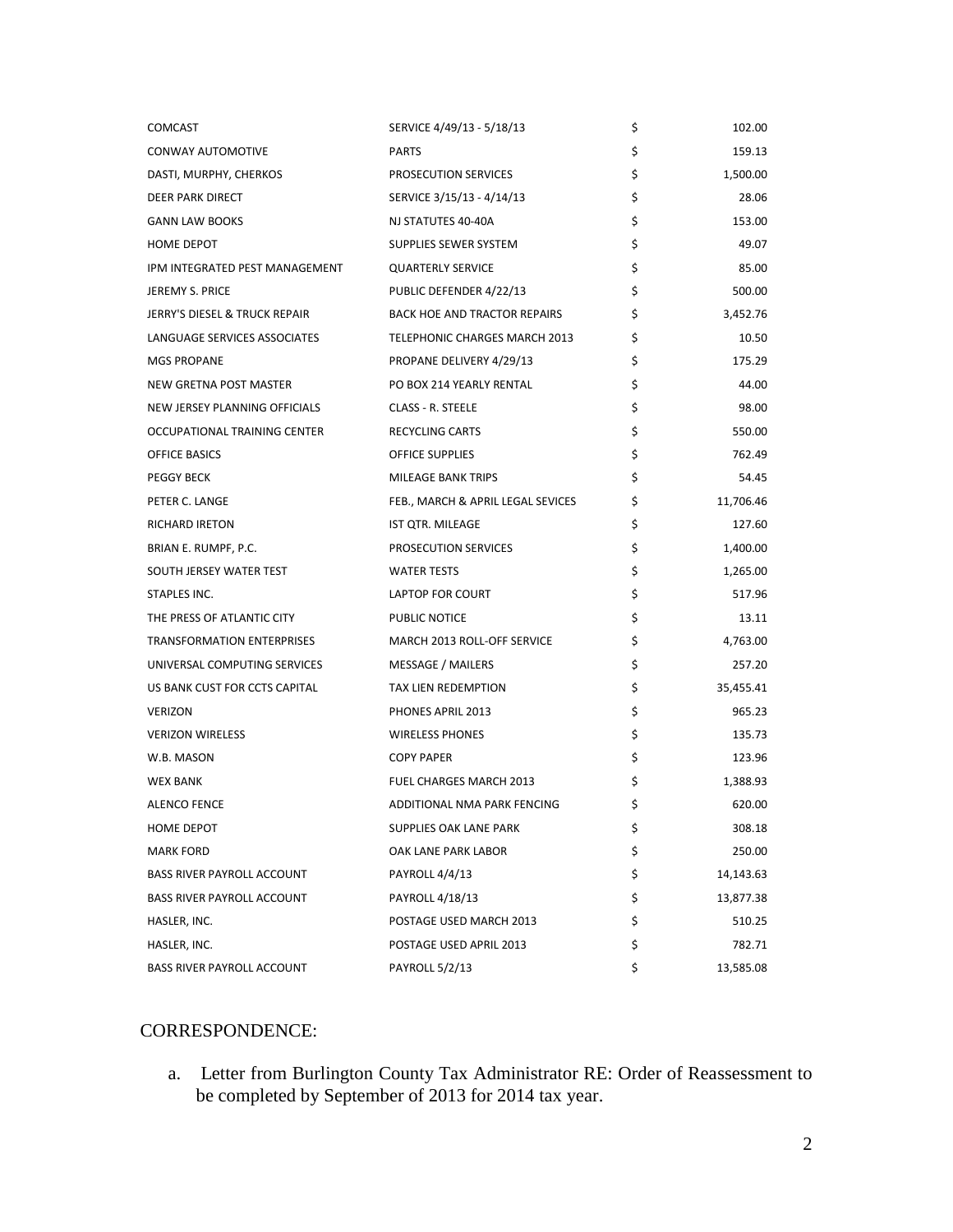- b. Letter from City Tri Triathlon RE:  $7<sup>th</sup>$  Annual Spring Bassman Triathlon—May 5, 2013 and  $8<sup>th</sup>$  Annual Fall Triathlon—October 6, 2013
- c. Letter from Viking Yacht notifying Board of Commissioners of plans to expand plant due to increase in sales.

ORDINANCES & RESOLUTIONS:

# **RESOLUTION 2013-42**

## **A RESOLUTION APPOINTING TEMPORARY CHIEF FINANCIAL OFFICER**

The motion was made by Mayor Cope, seconded by Commissioner Bourguignon to approve Resolution 2013-42. Votes: Cope–Yes, Capriglione-Yes, Bourguignon-Yes. All in favor and Resolutions 2013-42 was hereby approved.

### *RESOLUTION 2013-42*

## *A RESOLUTION APPOINTING TEMPORARY CHIEF FINANCIAL OFFICER*

*WHEREAS, there exists a need for a Temporary Chief Financial Officer for the Township of Bass River;*

*NOW, THEREFORE, BE IT RESOLVED that Gina Simon be and hereby is appointed Temporary Chief Financial Officer for the remainder of 2013, effective as of March 1, 2013-December 31, 2013*

## **RESOLUTION 2013-43**

# **A RESOLUTION SETTING THE ANNUAL SALARY AND HOURLY PAY RATES FOR THE 2013 CALENDAR YEAR FOR CERTAIN OFFICERS AND EMPLOYEES OF THE TOWNSHIP OF BASS RIVER**

The motion was made by Mayor Cope, seconded by Commissioner Bourguignon to approve Resolution 2013-43. Votes: Cope–Yes, Capriglione-Yes, Bourguignon-Yes. All in favor and Resolution 2013-43 was hereby approved.

## *RESOLUTION 2013-43*

#### *A RESOLUTION SETTING THE ANNUAL SALARY AND HOURLY PAY RATES FOR THE 2013 CALENDAR YEAR FOR CERTAIN OFFICERS AND EMPLOYEES OF THE TOWNSHIP OF BASS RIVER*

*BE IT RESOLVED by the Board of Commissioners of the Township of Bass River in the County of Burlington and the State of New Jersey at a meeting held on the 7th day of January 2013 that the following pay rate is hereby established for the 2013 calendar year and set as follows pursuant to Salary Ordinance:*

*OFFICE/EMPLOYEE SALARY*

*NAME TITLE DEPARTMENT OF REVENUE AND FINANCE Simon, Gina Temporary Chief Financial Officer \$8000/year (prorated) Effective April 24th, 2013*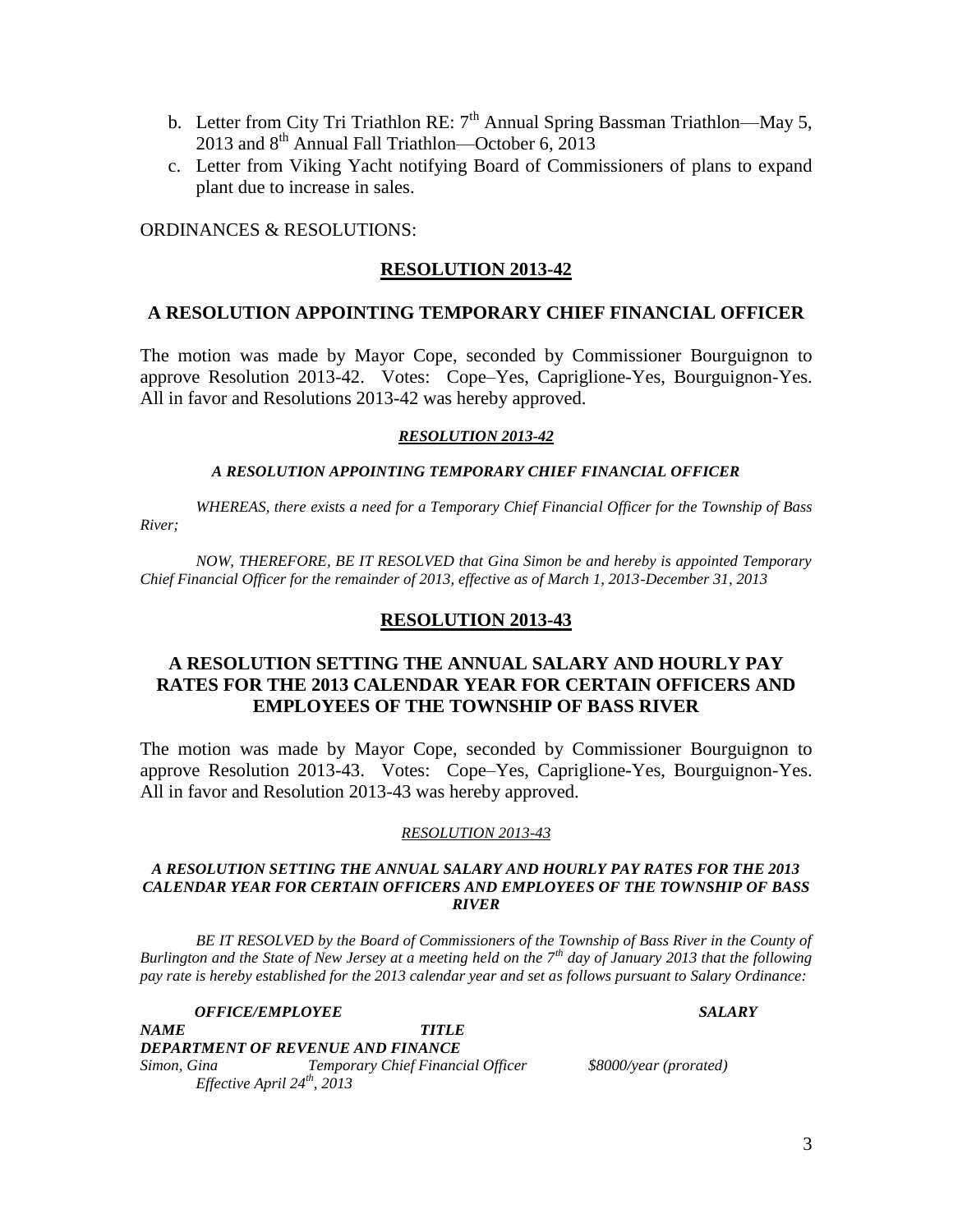*DEPARTMENT OF PUBLIC AFFAIRS & SAFETY*

*Ellis, Mark Temporary Zoning Official \$1632.00/year(prorated) Effective April 18, 2013*

## **RESOLUTION 2013-44**

## **A RESOLUTION AUTHORIZING THE TURNOVER OF UNCASHED FUNDS FOR THE MUNICIPAL COURT**

The motion was made by Mayor Cope, seconded by Commissioner Bourguignon to approve Resolution 2013-44. Votes: Cope–Yes, Capriglione-Yes, Bourguignon-Yes. All in favor and Resolution 2013-44 was hereby approved.

#### *RESOLUTION 2013-44*

*A RESOLUTION AUTHORIZING THE TURNOVER OF UNCASHED FUNDS FOR THE MUNICIPAL COURT*

*GENERAL ACCOUNT*

*CHECK NUMBER 199 AMOUNT \$40.00 NAME: KEVEN R. MCDERMENT DATE: 06/14/2012*

## **RESOLUTION 2013-45**

## **TAX OFFICE RESOLUTION**

The motion was made by Mayor Cope, seconded by Commissioner Bourguignon to approve Resolution 2013-45. Votes: Cope–Yes, Capriglione-Yes, Bourguignon-Yes. All in favor and Resolution 2013-45 was hereby approved.

#### *RESOLUTION 2013-45*

*WHEREAS, the amount of \$35,455.41 has been received by the Tax Collector for redemption of Tax Sale Certificate #10-00009 on Block 37 Lot 22 assessed to FIGE, LLC;*

*WHEREAS \$35,455.41 is the correct amount to redeem;*

*NOW THEREFORE, BE IT RESOLVED, that the CFO of Bass River Township is authorized to cut a check in the amount of \$35,455.41 to: US Bank Cust CCTS Capital LLC, 2 Liberty Place, 50 South 16th Street, Suite 1950, Philadelphia, PA 19102.*

## **RESOLUTION 2013-46**

## **A RESOLUTION OF BASS RIVER TOWNSHIP AUTHORIZING THE PURCHASE OF ENERGY GENERATION SERVICES FOR PUBLIC USE ON AN ONLINE AUCTION WEBSITE**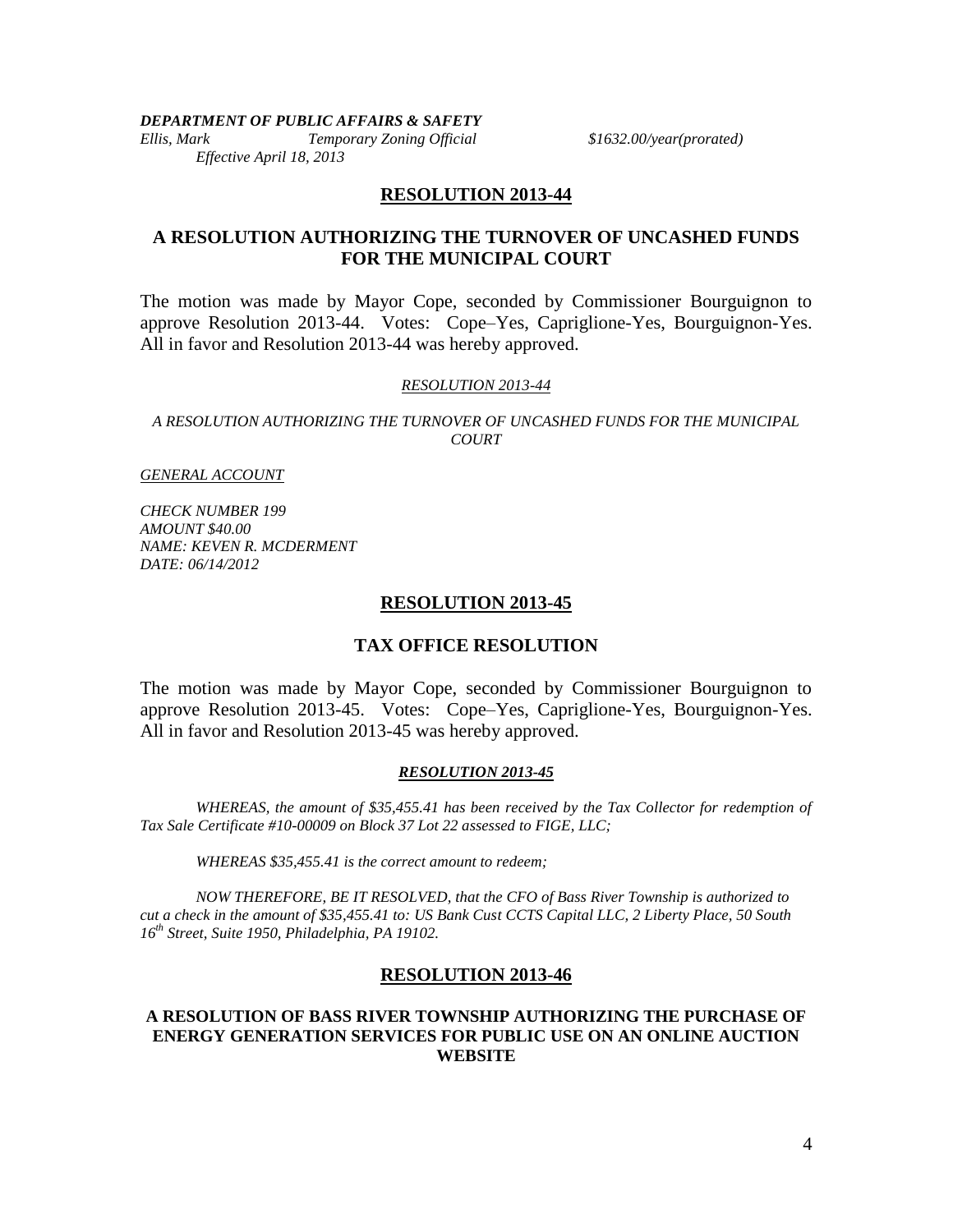The motion was made by Mayor Cope, seconded by Commissioner Bourguignon to approve Resolution 2013-46. Votes: Cope–Yes, Capriglione-Yes, Bourguignon-Yes. All in favor and Resolution 2013-46 was hereby approved.

#### *RESOLUTION 2013-46*

#### *A RESOLUTION OF BASS RIVER TOWNSHIP AUTHORIZING THE PURCHASE OF ENERGY GENERATION SERVICES FOR PUBLIC USE ON AN ONLINE AUCTION WEBSITE*

*WHEREAS, the Bass River Township has determined to move forward with the EMEX Reverse Auction in order procure electricity for the Borough of Berlin; and*

*WHEREAS, the Local Unit Technology Pilot Program and Study Act (P.L. 2001, c. 30) (the "Act") authorizes the purchase of energy generation service for public use through the use of an online auction service; and*

*WHEREAS, the Bass River Township will utilize the online auction services of EMEX, LLC, an approved vendor pursuant to the Act, waiver number EMEX LLC-1, located at www.energymarketexchange.com; and*

*WHEREAS, EMEX, LLC is compensated for all services rendered through the participating supplier that a contract is awarded to; and*

*WHEREAS, the auction will be conducted pursuant to the Act; and be it*

*RESOLVED, that a certified copy of the within Resolution be forwarded by the Township Clerk to EMEX, LLC.*

### **RESOLUTION 2013-47**

## **BASS RIVER TOWNSHIP RESOLUTION 2013- A RESOLUTION AWARDING CONTRACT FOR SOLID WASTE COLLECTION SERVICES PURSUANT TO N.J.S.A. 40A:11-1**

The motion was made by Commissioner Bourguignon, seconded by Deputy Mayor Capriglione to approve Resolution 2013-47. Votes: Cope–Yes, Capriglione-Yes, Bourguignon-Yes. All in favor and Resolution 2013-47 was hereby approved.

#### *RESOLUTION 2013-47*

#### *BASS RIVER TOWNSHIP RESOLUTION 2013- A RESOLUTION AWARDING CONTRACT FOR SOLID WASTE COLLECTION SERVICES PURSUANT TO N.J.S.A. 40A:11-1*

*WHEREAS, sealed public bids for the collection and disposal of trash and garbage were received by the Bass River Municipal Clerk on April 25, 2013; and*

*WHEREAS, the Commissioners conducted significant discussion and consideration of the matter including a review of the most recent contract for disposal services and the bids submitted pursuant thereto; and*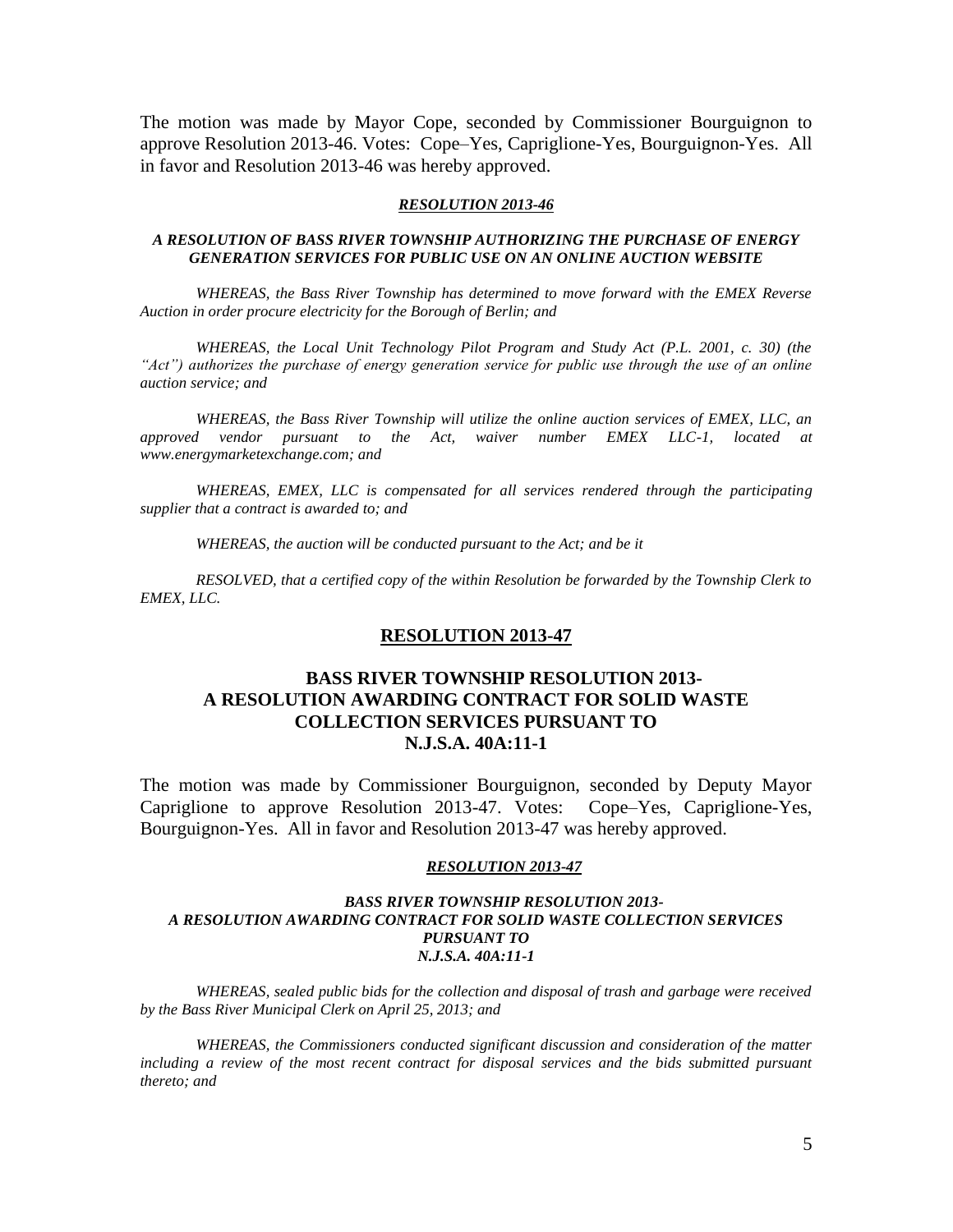*WHEREAS, the Township Commissioners have reviewed the recommendations made by the Township Solicitor on said bids; and*

*WHEREAS, Transformation Enterprises, Inc. was the lowest qualified bidder and submitted a conforming bid; and*

*WHEREAS, specifications were drawn to promote maximum competition for the public contract; and*

*WHEREAS, the Commissioners have determined that sufficient funds are available in accordance with the bid and the costs of the contract for year 1 and for the subsequent years 2 and 3.*

*NOW, THEREFORE, BE IT RESOLVED by the Board of Commissioners of the Township of Bass River, County of Burlington, State of New Jersey that the contract for solid waste collection and disposal services for a period of three (3) years commencing on June 1, 2013, and ending on May 31, 2016 be and the same is hereby awarded to Transformation Enterprises, Inc. on the following bid:*

| Year             | Description               | Units    | <b>Bid Price</b> |
|------------------|---------------------------|----------|------------------|
|                  | <b>Option 1</b>           |          |                  |
| $\boldsymbol{l}$ | One pickup per round trip | Lump Sum | \$450.00         |
| 2                | One pickup per round trip | Lump Sum | \$475.00         |
| 3                | One pickup per round trip | Lump Sum | \$500.00         |
|                  | <b>Option 2</b>           |          |                  |
| $\mathcal{I}$    | One pickup per round trip | Lump Sum | \$460.00         |
| 2                | One pickup per round trip | Lump Sum | \$485.00         |
| 3                | One pickup per round trip | Lump Sum | \$510.00         |

## REPORTS:

The following reports were noted.

Report of Solicitor Report of Municipal Court Dog Report Report of Safety Coordinator Report of Beautification Committee was provided by Ms. Bitzberger

### NEW BUSINESS:

Discussion regarding the 2013 municipal budget. Special meeting for possible introduction is scheduled for Monday, May  $13<sup>th</sup>$  at 7 p.m.

#### PUBLIC COMMENT:

The meeting was open for public comment at 7:20 p.m. upon a motion by Commissioner Bourguignon, seconded by Deputy Mayor Capriglione. All in favor.

Mr. L. Assur asked for clarification on the order for township to do a reassement by Burlington County and how it would affect the local taxes.